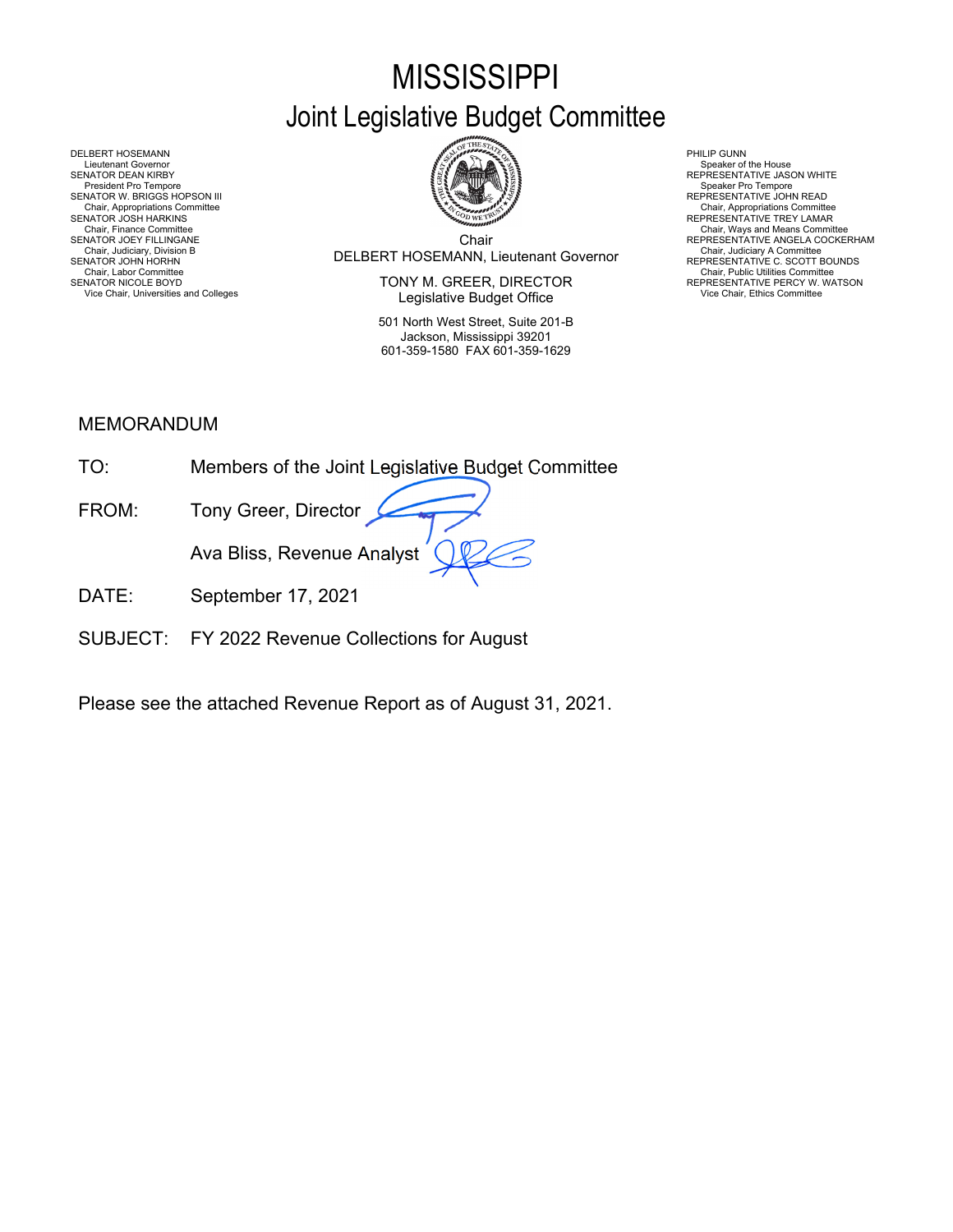



| <b>Source of Revenue Collections</b> | Month*  | <b>FYTD*</b> | <b>Prior</b><br>Year** |
|--------------------------------------|---------|--------------|------------------------|
| Sales Tax                            | \$30.6  | \$54.9       | \$149.8                |
| Individual Income Tax                | 53.7    | 67.7         | $-58.8$                |
| Corporate Tax                        | 4.9     | 7.3          | $-77.5$                |
| Use Tax                              | $-1.6$  | $-1.1$       | 5.6                    |
| <b>Gaming Tax</b>                    | 2.4     | 8.9          | 6.2                    |
| <b>Total Collections</b>             | \$101.4 | \$154.7      | \$32.9                 |

*\*Figures in millions above or below the Sine Die estimate*

*\*\*Figures in millions above or below the prior year's actual collections*



#### FY 2022

Total revenue collections for the month of August FY 2022 are \$101,416,240 or 25.32% above the sine die revenue estimate. Fiscal YTD revenue collections through August 2021 are \$154,743,145 or 17.57% above the sine die estimate. Fiscal YTD total revenue collections through August 2021 are \$32,968,799 or 3.29% above the prior year's collections. The FY 2022 Sine Die Revenue Estimate is \$5,927,000,000.

#### FY 2021

As of August 31, 2021, total revenue collections for FY 2021 were \$6,741,384,975. When compared to the total General Fund appropriations for FY 2021 of \$5,576,886,000, the General Fund will end the fiscal year with an estimated excess of \$1,154 million.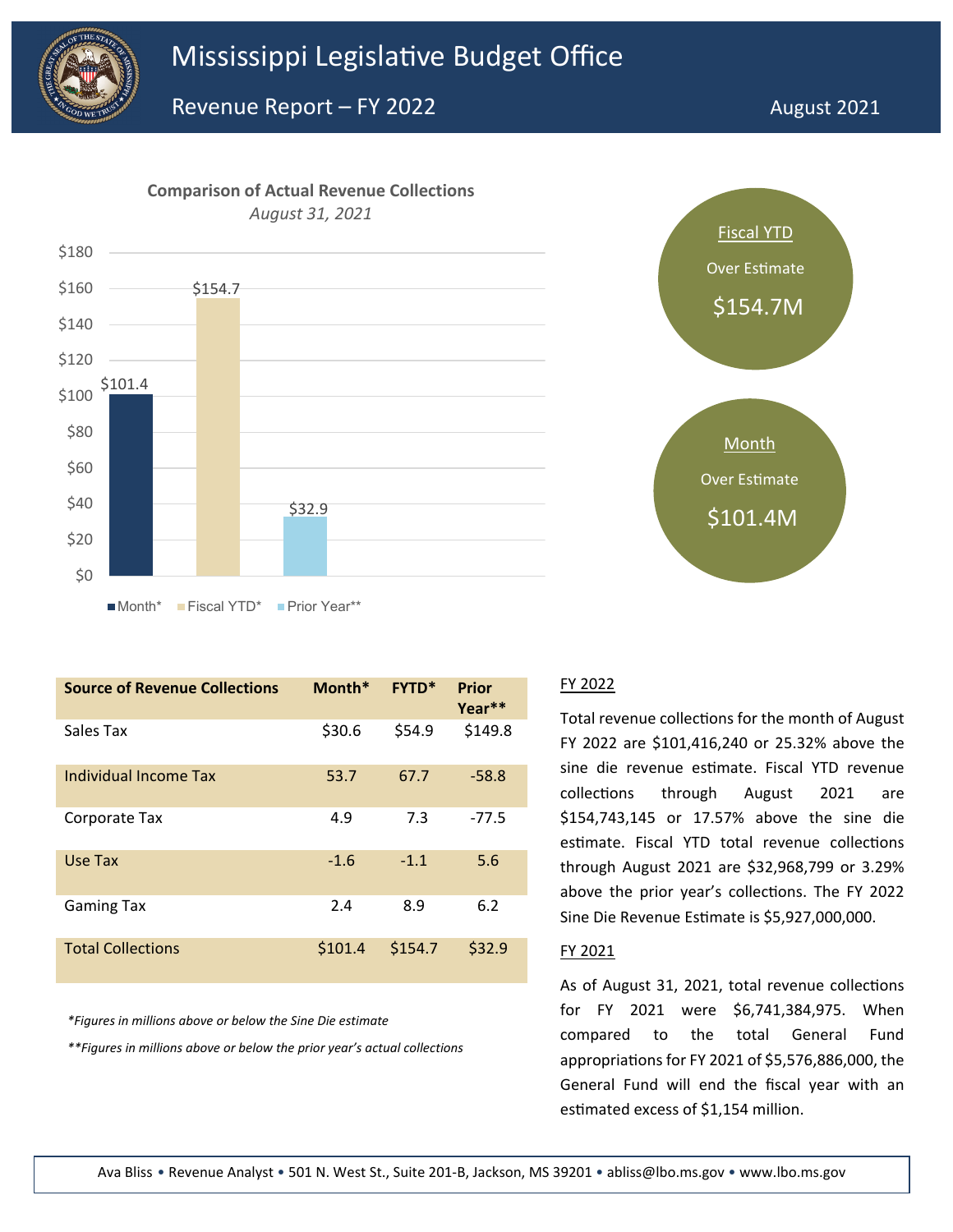

### **Comparison of Actual Revenue Collections by Tax Type**

\*Figures in millions above or below the Sine Die estimate \*\*\*Figures in millions above or below the prior year's actual collections

The graph above compares the actual revenue collections to the sine die revenue estimate for each of the main tax revenue sources. The figures reflect the amount the actual collections for Sales, Individual, Corporate, Use and Gaming taxes were above or below the estimate for the month and fiscal year-to-date. The graph also compares fiscal year-to-date actual collections to prior year actual collections, as of August 31, 2021.



Ava Bliss • Revenue Analyst • 501 N. West St., Suite 201-B, Jackson, MS 39201 • abliss@lbo.ms.gov • www.lbo.ms.gov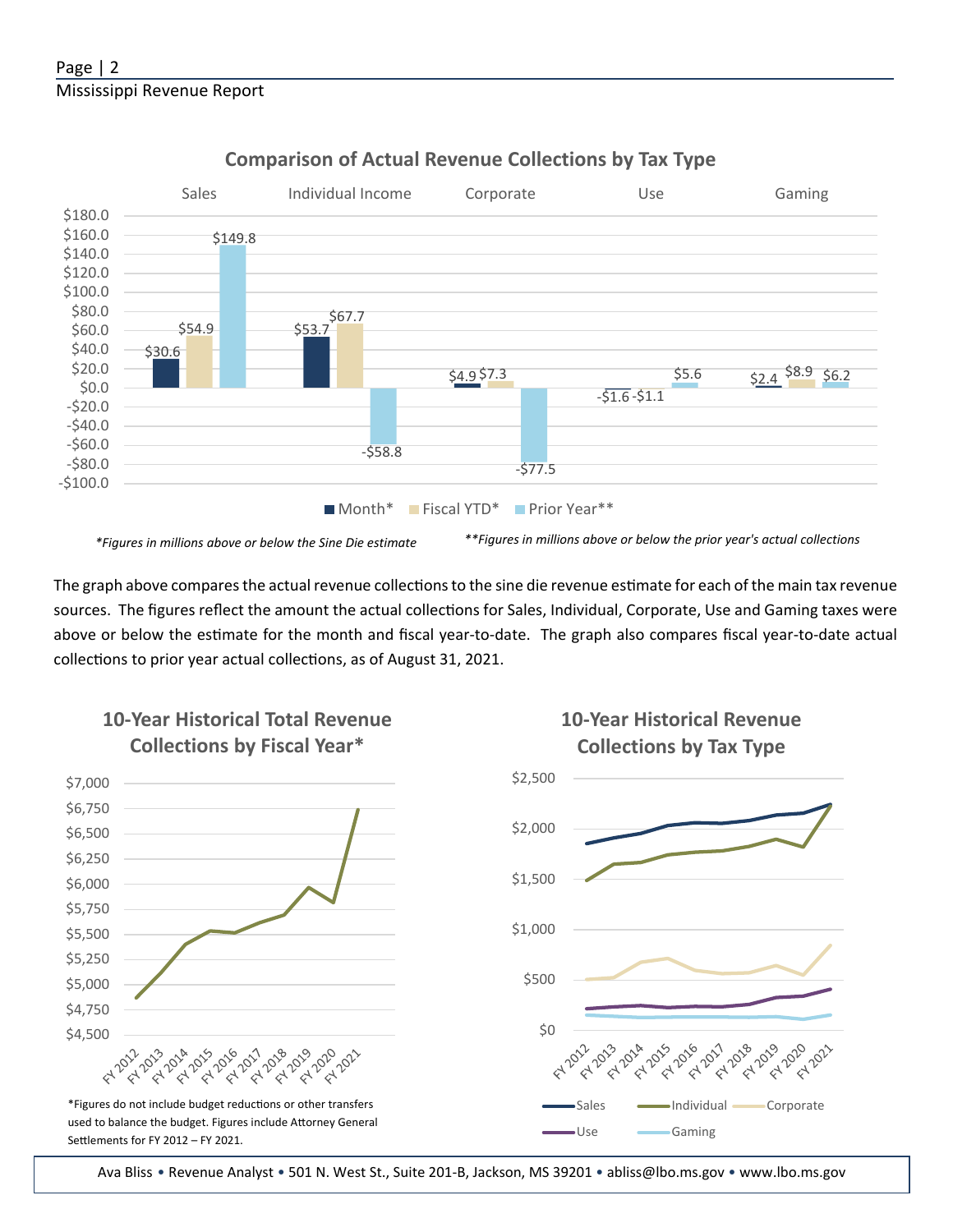#### Page | 3

Mississippi Revenue Report

Below is a chart showing FY 2022 year-to-date collections compared to prior year-to-date collections.

|                                      |                       |                       | <b>Over/(Under) Prior Year</b> |           |  |
|--------------------------------------|-----------------------|-----------------------|--------------------------------|-----------|--|
| <b>Source of Revenue Collections</b> | FY 2021 July - August | FY 2022 July - August | Amount (\$)                    | % Change  |  |
| Sales Tax                            | \$276,108,129         | \$425,907,073         | \$149,798,943                  | 54.25%    |  |
| Individual Income Tax                | 416,690,601           | 357,937,971           | (58, 752, 630)                 | $-14.10%$ |  |
| Corporate Income Tax                 | 101,566,237           | 24,087,342            | (77, 478, 896)                 | $-76,28%$ |  |
| Use Tax                              | 53,612,763            | 59,170,598            | 5,557,835                      | 10.37%    |  |
| <b>Insurance Premium Tax</b>         | 38,210,782            | 40,907,894            | 2,697,112                      | 7.06%     |  |
| Tobacco, ABC & Beer                  | 48,470,963            | 45,749,993            | (2,720,970)                    | $-5.61%$  |  |
| Oil & Gas Severance                  | 2,733,600             | 4,678,588             | 1,944,988                      | 71.15%    |  |
| <b>Gaming Tax</b>                    | 24,582,929            | 30,825,859            | 6,242,931                      | 25.40%    |  |
| Other Dept. of Revenue               | 12,347,498            | 11,944,691            | (402, 807)                     | $-3.26%$  |  |
| Other Than Dept. of Revenue          | 28,037,943            | 34,120,236            | 6,082,294                      | 21.69%    |  |
| Sub-Total                            | 1,002,361,446         | 1,035,330,245         | 32,968,799                     | 3.29%     |  |
| All Other Transfers/Collections      | 0                     | 0                     | 0                              | $0.00\%$  |  |
| <b>Total</b>                         | \$1,002,361,446       | \$1,035,330,245       | \$32,968,799                   | 3.29%     |  |



#### **Economic Statistics:**

| <b>Unemployment Rate</b> |                                    |         |           |          |
|--------------------------|------------------------------------|---------|-----------|----------|
|                          | Latest                             | Change  | Frequency | Date     |
| Mississippi              | 6.1%                               | $-0.1$  | Monthly   | $Jul-21$ |
| <b>United States</b>     | 5.4%                               | $-0.5$  | Monthly   | $Jul-21$ |
|                          |                                    |         |           |          |
| GDP (millions)           |                                    |         |           |          |
|                          | Latest                             | Change* | Frequency | Date     |
| Mississippi              | 104,131                            | 6.8%    | Quarterly | 2021:Q1  |
| <b>United States</b>     | 19,055,700                         | 6.1%    | Quarterly | 2021:Q1  |
|                          |                                    |         |           |          |
|                          | Mississippi Employment (thousands) |         |           |          |
|                          | Latest                             | Change  | Frequency | Date     |

|                      | Latest  | Change  | Frequency | Date   |
|----------------------|---------|---------|-----------|--------|
| Total Nonfarm        | 1.136.8 | 0.5%    | Monthly   | Jul-21 |
| <b>Total Private</b> | 902.5   | $0.6\%$ | Monthly   | Jul-21 |

\*Annualized quarterly growth

\*Figures in millions.

August FY 2022 General Fund collections were \$39,324,236 or 8.5% over August FY 2021 actual collections. Sales tax collections for the month of August were above the prior year by \$18.3M. Individual income tax collections for the month of August were above the prior year by \$17.9M. Corporate income tax collections for the month of August were above the prior year by \$2.9M.

For a more detailed listed of revenue collections for the State of Mississippi, please see the attached MS Department of Finance and Administration's monthly Revenue Report.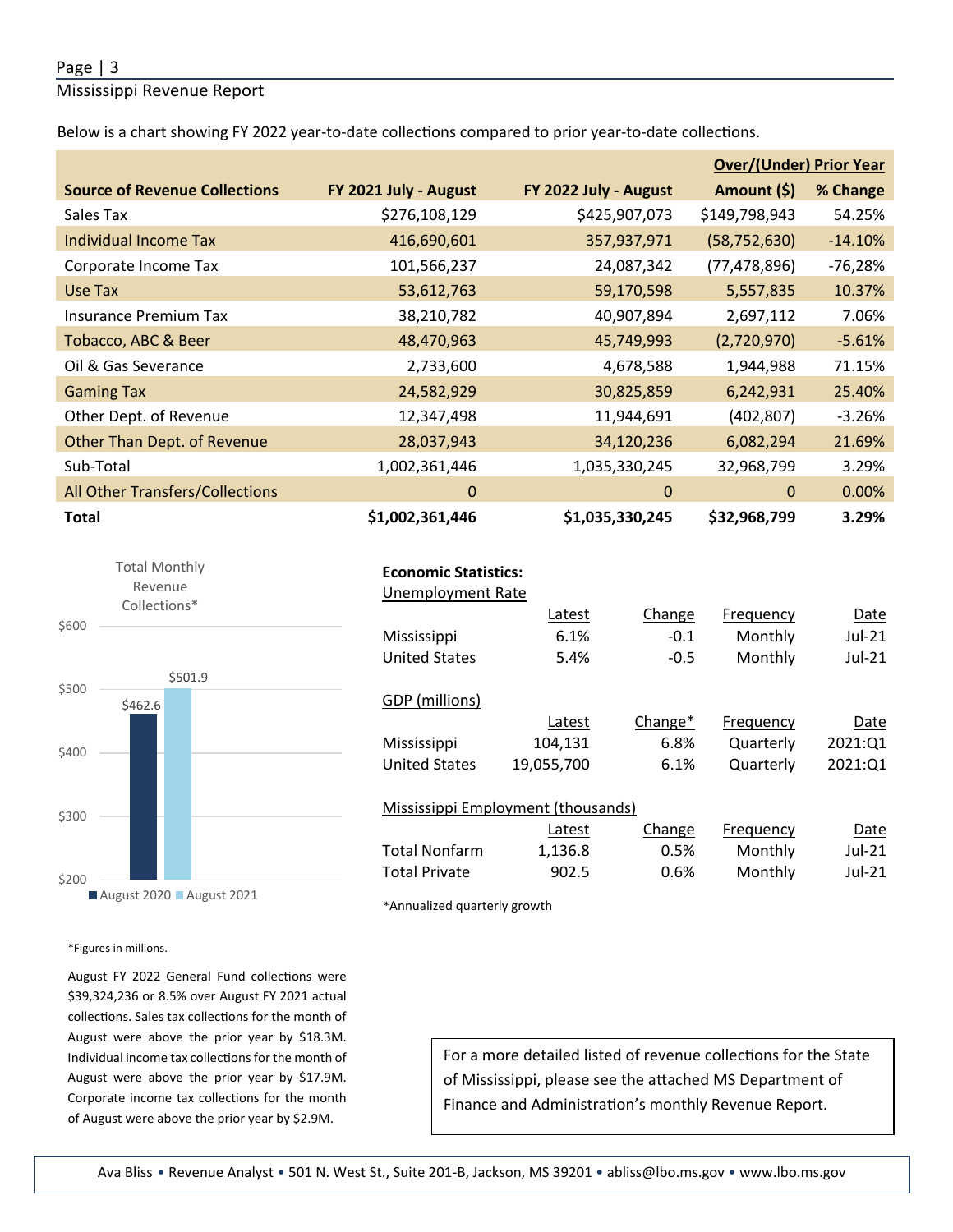## Mississippi Department of Finance and Administration Revenue Report

*As of August 31, 2021*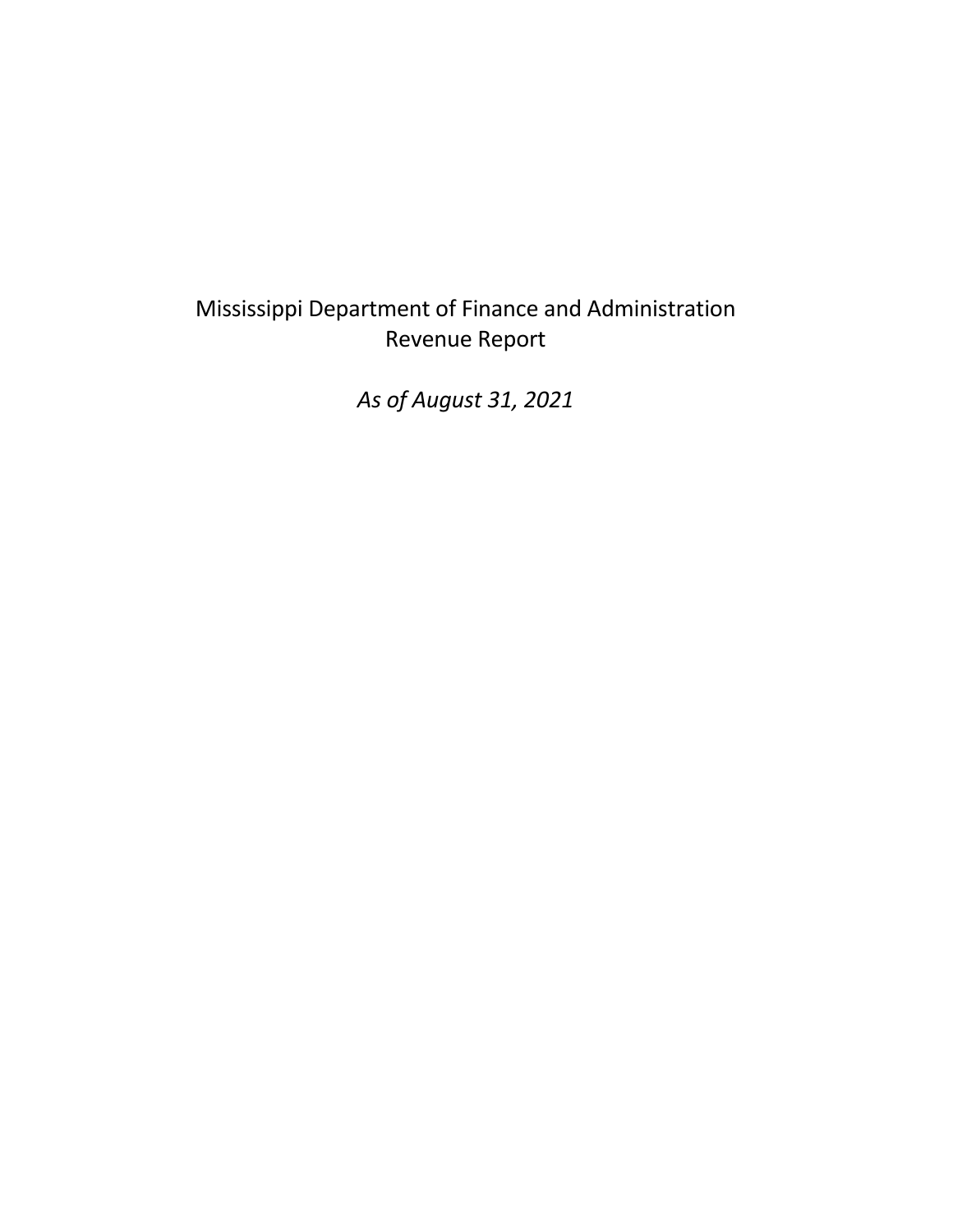Page 1

#### **FISCAL YEAR 2022**

|                                          |                        |                    | <b>STATE OF MISSISSIPPI</b> |                 |                    |                         |                |
|------------------------------------------|------------------------|--------------------|-----------------------------|-----------------|--------------------|-------------------------|----------------|
|                                          |                        | <b>ACTUAL</b>      |                             |                 | <b>ACTUAL</b>      | <b>OVER OR UNDER</b>    |                |
|                                          | <b>ACTUAL</b>          | <b>COLLECTIONS</b> | <b>ESTIMATE</b>             | <b>ESTIMATE</b> | <b>COLLECTIONS</b> | <b>ESTIMATE TO DATE</b> |                |
|                                          | <b>COLLECTIONS</b>     | $07-01-20$         | <b>FISCAL YEAR</b>          | $07 - 01 - 21$  | $07 - 01 - 21$     |                         |                |
| <b>SOURCE</b>                            | FY 2021                | $08-31-20$         | 2022                        | $08 - 31 - 21$  | 08-31-21           | <b>AMOUNT</b>           | <b>PERCENT</b> |
| DEPT. OF REVENUE COLLECTIONS:            |                        |                    |                             |                 |                    |                         |                |
| SALES TAX (NET)                          | \$<br>2,244,361,161 \$ | 276,108,129 \$     | 2,243,900,000 \$            | 371,050,000 \$  | 425,907,073 \$     | 54,857,073              | 14.78%         |
| INDIVIDUAL INCOME TAX                    | 2,226,159,994          | 416,690,601        | 1,883,600,000               | 290,240,000     | 357,937,971        | 67,697,971              | 23.32%         |
| CORPORATE INCOME TAX                     | 845,133,396            | 101,566,237        | 490,000,000                 | 16,820,000      | 24,087,342         | 7,267,342               | 43.21%         |
| <b>USE TAX</b>                           | 408,776,281            | 53,612,763         | 385,300,000                 | 60,270,000      | 59,170,598         | (1,099,402)             | $-1.82%$       |
| <b>INSURANCE PREMIUM TAX</b>             | 339,282,412            | 38,210,782         | 331,400,000                 | 36,990,000      | 40,907,894         | 3,917,894               | 10.59%         |
| TOBACCO TAX                              | 145,655,089            | 25,627,451         | 140,900,000                 | 24,480,000      | 23,999,588         | (480, 412)              | $-1.96%$       |
| <b>ABC DIVISION</b>                      | 108,762,661            | 17,491,281         | 94,000,000                  | 14,496,000      | 16,816,275         | 2,320,275               | 16.01%         |
| <b>BEER AND WINE TAX</b>                 | 29,370,688             | 5,352,231          | 29,000,000                  | 5,436,000       | 4,934,130          | (501, 870)              | $-9.23%$       |
| OIL SEVERANCE TAX                        | 16,416,775             | 2,457,467          | 15,000,000                  | 2,500,000       | 4,296,225          | 1,796,225               | 71.85%         |
| NATURAL GAS SEVERANCE TAX                | 1,766,228              | 276,133            | 1,800,000                   | 300,000         | 382,363            | 82,363                  | 27.45%         |
| <b>AUTO TAG FEES</b>                     | 13,262,073             | 2,523,046          | 9,300,000                   | 1,701,000       | 1,257,083          | (443, 917)              | $-26.10%$      |
| <b>INSTALLMENT LOAN TAX</b>              | 12,456,568             | 2,787,651          | 12,200,000                  | 2,909,000       | 3,622,437          | 713,437                 | 24.53%         |
| PAYMENT IN LIEU OF TAX                   | 1,200,000              | $\theta$           | 1,200,000                   | $\mathbf{0}$    | $\mathbf{0}$       | $\mathbf{0}$            | $0.00\%$       |
| <b>MISCELLANEOUS</b>                     | 10,761,838             | 7,036,801          | 11,600,000                  | 7,641,000       | 7,065,171          | (575, 829)              | $-7.54%$       |
| <b>GAMING FEES &amp; TAXES</b>           | 153,724,705            | 24,582,929         | 120,000,000                 | 21,900,000      | 30,825,859         | 8,925,859               | 40.76%         |
| TOTAL DEPT. OF REVENUE:                  | 6.557.089.871          | 974,323,503        | 5.769.200.000               | 856,733,000     | 1.001.210.008      | 144,477,008             | 16.86%         |
| OTHER THAN DEPT. OF REVENUE COLLECTIONS: |                        |                    |                             |                 |                    |                         |                |
| <b>INTEREST ON INVESTMENTS</b>           | 12,815,386             | 2,576,619          | 12,500,000                  | 1,775,100       | 2,359,172          | 584,072                 | 32.90%         |
| HIGHWAY SAFETY PATROL                    | 20,086,587             | 3,365,918          | 18,700,000                  | 3,154,000       | 3,172,612          | 18,612                  | 0.59%          |
| <b>INSURANCE TAX</b>                     | 38,451,153             | 8,042,681          | 30,000,000                  | 6,421,000       | 9,930,040          | 3,509,040               | 54.65%         |
| LICENSES, FEES, PERMITS                  | 62,296,152             | 7,450,954          | 52,000,000                  | 5,683,000       | 11,021,109         | 5,338,109               | 93.93%         |
| CRIME TAX/ASSESSMENT                     | 39,068,063             | 5,608,008          | 37,200,000                  | 5,559,000       | 6,233,550          | 674,550                 | 12.13%         |
| <b>MISCELLANEOUS</b>                     | 2,736,230              | 239,560            | 2,400,000                   | 185,000         | 473,904            | 288,904                 | 156.16%        |
| <b>GAMING FEES &amp; TAXES</b>           | 4,728,093              | 754,203            | 5,000,000                   | 1,077,000       | 929,850            | (147, 150)              | $-13.66%$      |
| <b>TOTAL OTHER THAN DOR:</b>             | 180,181,664            | 28,037,943         | 157,800,000                 | 23,854,100      | 34,120,236         | 10,266,136              | 43.04%         |
| <b>TOTAL GF - (Sine Die) COLLECTIONS</b> | 6,737,271,535          | 1,002,361,446      | 5,927,000,000               | 880,587,100     | 1,035,330,245      | 154,743,145             | 17.57%         |
| SETTLEMENTS/OTHER                        | 4,113,440              | $\Omega$           |                             | 0               | 0                  | $\mathbf{0}$            | $0.00\%$       |
| <b>WCSR TRANSFER IN</b>                  |                        |                    |                             |                 |                    |                         | $0.00\%$       |
| OTHER NON BUDGET TRANSFER IN             |                        |                    |                             |                 |                    |                         | $0.00\%$       |
| TRANSFER IN (BUD RED)                    |                        |                    |                             |                 |                    |                         | $0.00\%$       |
| OTHER BUDGETED GF COLLECTIONS            |                        |                    | $\Omega$                    |                 |                    |                         | $0.00\%$       |
| TOTAL GENERAL FUND:                      | 6,741,384,975 \$       | 1.002.361.446 \$   | 5.927,000,000 \$            | 880,587,100 \$  | 1,035,330,245 \$   | 154,743,145             | 17.57%         |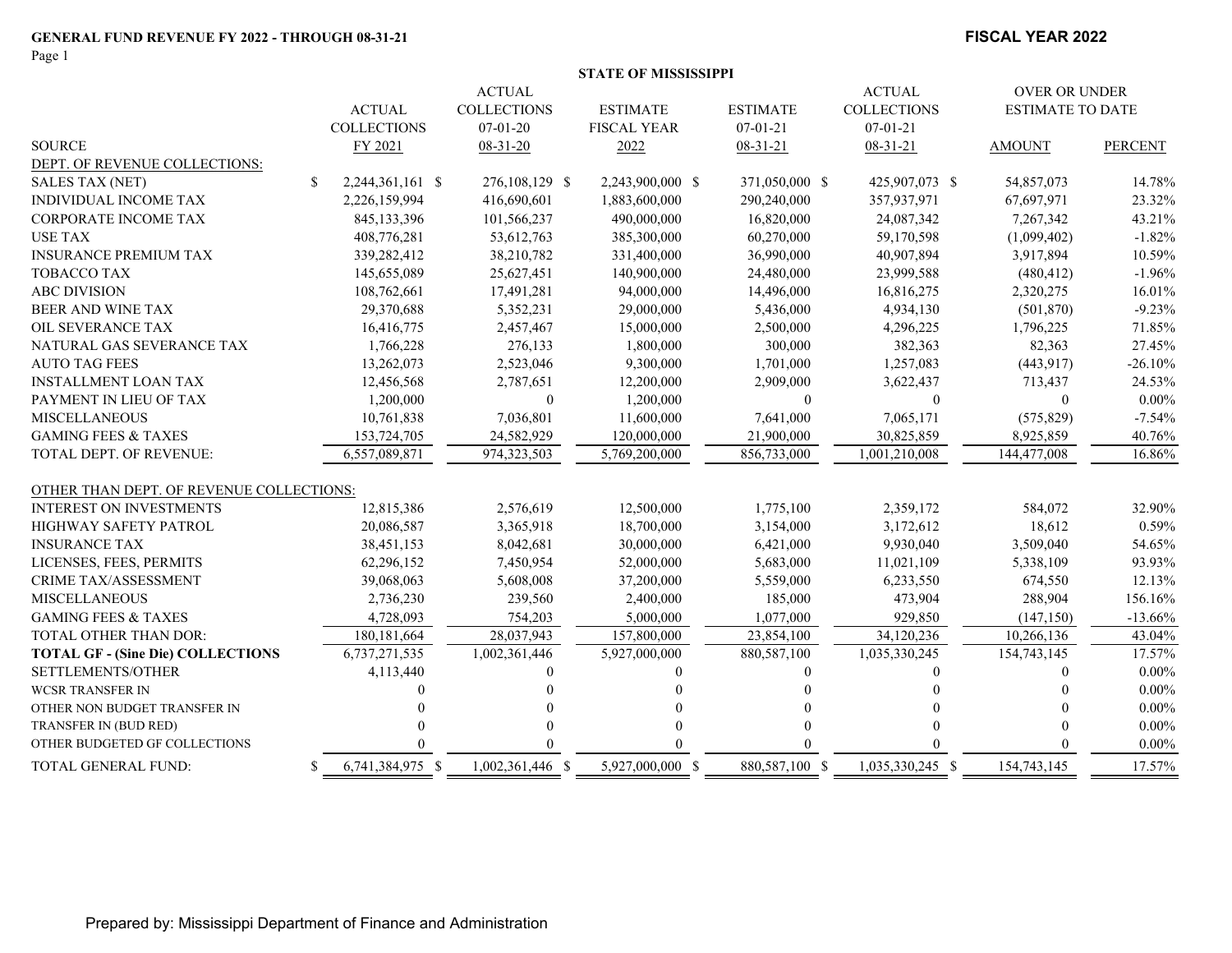#### **GENERAL FUND REVENUE FY 2022 - THROUGH 08-31-21 COMPARISON TO PRIOR YEAR COLLECTIONS**

Page 2

|                                          |              |                |                | $07 - 01 - 20$   | $07 - 01 - 21$   | <b>INCREASE OR DECREASE</b> |                |
|------------------------------------------|--------------|----------------|----------------|------------------|------------------|-----------------------------|----------------|
|                                          |              | August         | August         | <b>TO</b>        | <b>TO</b>        | OVER OR UNDER PRIOR YEAR    |                |
| <b>SOURCE</b>                            |              | 2020           | 2021           | 08-31-20         | $08 - 31 - 21$   | <b>AMOUNT</b>               | <b>PERCENT</b> |
| DEPT. OF REVENUE COLLECTIONS:            |              |                |                |                  |                  |                             |                |
| <b>SALES TAX (NET)</b>                   | $\mathbb{S}$ | 192,426,428 \$ | 210,722,612 \$ | 276,108,129 \$   | 425,907,073 \$   | 149,798,943                 | 54.25%         |
| INDIVIDUAL INCOME TAX                    |              | 170,285,148    | 188,199,614    | 416,690,601      | 357,937,971      | (58, 752, 630)              | $-14.10%$      |
| CORPORATE INCOME TAX                     |              | 8,834,132      | 11,820,635     | 101,566,237      | 24,087,342       | (77, 478, 896)              | $-76.28%$      |
| <b>USE TAX</b>                           |              | 34,704,996     | 28,648,520     | 53,612,763       | 59,170,598       | 5,557,835                   | 10.37%         |
| <b>INSURANCE PREMIUM TAX</b>             |              | 726,801        | 760,624        | 38,210,782       | 40,907,894       | 2,697,112                   | 7.06%          |
| TOBACCO TAX                              |              | 12,049,336     | 11,573,563     | 25,627,451       | 23,999,588       | (1,627,864)                 | $-6.35%$       |
| <b>ABC DIVISION</b>                      |              | 8,408,538      | 8,097,103      | 17,491,281       | 16,816,275       | (675,006)                   | $-3.86%$       |
| BEER AND WINE TAX                        |              | 3,053,767      | 2,336,510      | 5,352,231        | 4,934,130        | (418, 101)                  | $-7.81%$       |
| OIL SEVERANCE TAX                        |              | 1,262,063      | 2,202,023      | 2,457,467        | 4,296,225        | 1,838,758                   | 74.82%         |
| NATURAL GAS SEVERANCE TAX                |              | 201,782        | 197,306        | 276,133          | 382,363          | 106,229                     | 38.47%         |
| <b>AUTO TAG FEES</b>                     |              | 1,295,683      | 471,420        | 2,523,046        | 1,257,083        | (1,265,963)                 | $-50.18%$      |
| <b>INSTALLMENT LOAN TAX</b>              |              | 30,377         | 268,749        | 2,787,651        | 3,622,437        | 834,786                     | 29.95%         |
| PAYMENT IN LIEU OF TAX                   |              | $\overline{0}$ | $\mathbf{0}$   | $\mathbf{0}$     | $\mathbf{0}$     | $\Omega$                    | $0.00\%$       |
| <b>MISCELLANEOUS</b>                     |              | 665,476        | 1,964,676      | 7,036,801        | 7,065,171        | 28,370                      | 0.40%          |
| <b>GAMING FEES &amp; TAXES</b>           |              | 11,995,759     | 13,855,488     | 24,582,929       | 30,825,859       | 6,242,931                   | 25.40%         |
| <b>TOTAL DEPT. OF REVENUE:</b>           |              | 445,940,285    | 481,118,841    | 974,323,503      | 1,001,210,008    | 26,886,505                  | 2.76%          |
| OTHER THAN DEPT. OF REVENUE COLLECTIONS: |              |                |                |                  |                  |                             |                |
| <b>INTEREST ON INVESTMENTS</b>           |              | 2,576,556      | 2,359,156      | 2,576,619        | 2,359,172        | (217, 447)                  | $-8.44\%$      |
| HIGHWAY SAFETY PATROL                    |              | 1,596,995      | 1,637,441      | 3,365,918        | 3,172,612        | (193, 306)                  | $-5.74%$       |
| <b>INSURANCE TAX</b>                     |              | 2,950,011      | 5,302,597      | 8,042,681        | 9,930,040        | 1,887,359                   | 23.47%         |
| LICENSES, FEES, PERMITS                  |              | 5,019,714      | 8,351,628      | 7,450,954        | 11,021,109       | 3,570,155                   | 47.92%         |
| <b>CRIME TAX/ASSESSMENT</b>              |              | 4,293,135      | 2,702,497      | 5,608,008        | 6,233,550        | 625,542                     | 11.15%         |
| <b>MISCELLANEOUS</b>                     |              | 56,418         | 334,981        | 239,560          | 473,904          | 234,345                     | 97.82%         |
| <b>GAMING FEES &amp; TAXES</b>           |              | 207,891        | 158,100        | 754,203          | 929,850          | 175,647                     | 23.29%         |
| <b>TOTAL OTHER THAN:</b>                 |              | 16,700,719     | 20,846,399     | 28,037,943       | 34,120,236       | 6,082,294                   | 21.69%         |
| <b>TOTAL GF - (Sine Die) COLLECTIONS</b> |              | 462,641,004    | 501,965,240    | 1,002,361,446    | 1,035,330,245    | 32,968,799                  | 3.29%          |
| SETTLEMENTS/OTHER                        |              |                | $\theta$       |                  |                  | $\theta$                    | $0.00\%$       |
| <b>WCSR TRANSFER IN</b>                  |              |                | $\Omega$       |                  |                  | 0                           | $0.00\%$       |
| OTHER NON BUDGET TRANSFER IN             |              |                | 0              |                  |                  | 0                           | $0.00\%$       |
| TRANSFER IN (BUD RED)                    |              |                | $\Omega$       |                  | 0                |                             | $0.00\%$       |
| OTHER BUDGETED GF COLLECTIONS            |              |                | 0              |                  |                  |                             | $0.00\%$       |
| TOTAL GENERAL FUND:                      | \$           | 462,641,004 \$ | 501,965,240 \$ | 1,002,361,446 \$ | 1,035,330,245 \$ | 32,968,799                  | 3.29%          |